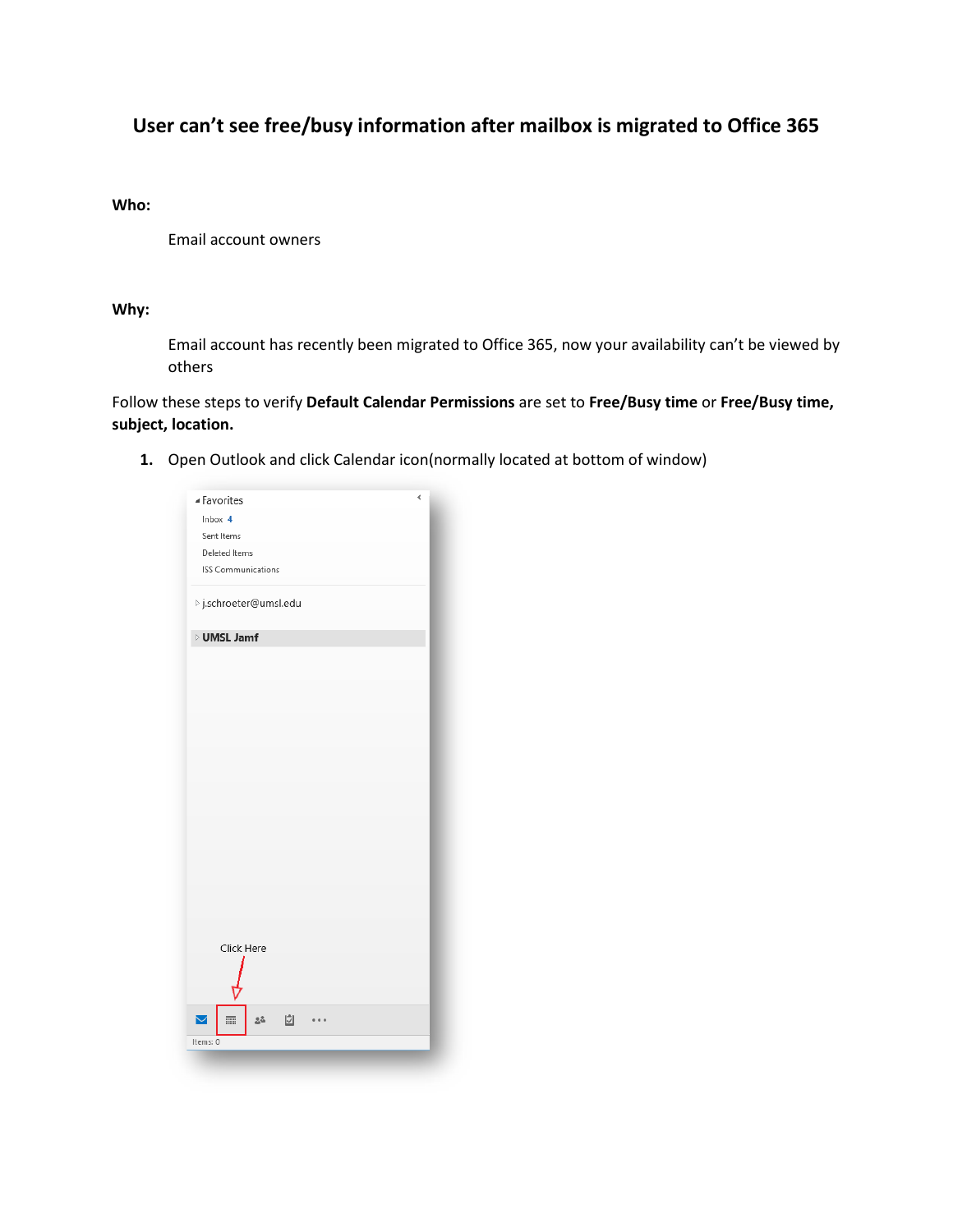**2.** Click Calendar Permissions

| 翳<br>↽                             | $2 - 7$       |                                            |                                                        |                       |                                                     |                                     |                   |                        |            |                                                   | Calendar - j.schroeter@umsl.edu - Outlook |                                                           |             |             |                        |                                                                    |             |
|------------------------------------|---------------|--------------------------------------------|--------------------------------------------------------|-----------------------|-----------------------------------------------------|-------------------------------------|-------------------|------------------------|------------|---------------------------------------------------|-------------------------------------------|-----------------------------------------------------------|-------------|-------------|------------------------|--------------------------------------------------------------------|-------------|
| File                               | Home          |                                            | Send / Receive                                         | Folder                | View                                                | Acrobat                             |                   |                        |            | $\Omega$ Tell me what you want to do              |                                           |                                                           |             |             |                        |                                                                    |             |
| New<br>Appointment Meeting Items * | New<br>New    | $Q_{\overline{\mathbf{G}}^{\perp}}$<br>New | di<br>New Teams<br>Meeting<br>Teams Meeting            |                       | 区<br><b>THE</b><br>Next<br>Today<br>7 Days<br>Go To | W<br>Day<br>$\overline{\mathbb{R}}$ | 靈<br>Work<br>Week | <b>PANE</b><br>Arrange | <b>THE</b> | E<br>Week Month Schedule<br>View<br><b>150 11</b> | Ĥ۳.<br>Open                               | 出入<br>Calendar<br>Calendar v Groups v<br>Manage Calendars | 疆<br>E-mail | F.<br>Share | ≞∝<br>Publish<br>Share | <b>Press</b><br>Calendar<br>Calendar Calendar Online v Permissions | Sea<br>EB 4 |
|                                    | $\rightarrow$ | January 2021                               | SU MO TU WE TH FR SA                                   | $\blacktriangleright$ | ≺                                                   | Þ.<br>◀                             |                   | Jan 11 - 15            |            |                                                   |                                           | St. Louis, Missouri +                                     |             | ╦           | Today<br>46°F/34°      |                                                                    | Search Cal  |
|                                    | 27<br>28      | 29                                         | 30 31                                                  |                       |                                                     |                                     | <b>MONDAY</b>     |                        |            | <b>TUESDAY</b>                                    |                                           |                                                           | WEDNESDAY   |             |                        | <b>URSDAY</b>                                                      |             |
|                                    | з             |                                            | 8<br>6<br>10 11 12 13 14 15 16<br>17 18 19 20 21 22 23 | q                     |                                                     |                                     | 11                |                        |            | 12                                                |                                           |                                                           | 13          |             | Click Here             |                                                                    |             |
|                                    | 24 25<br>31   |                                            | 26 27 28 29 30                                         |                       |                                                     |                                     |                   |                        |            |                                                   |                                           |                                                           |             |             |                        |                                                                    |             |
|                                    |               | February 2021                              |                                                        |                       |                                                     | 8 <sup>AM</sup>                     |                   |                        |            |                                                   |                                           |                                                           |             |             |                        |                                                                    |             |
|                                    |               | 2                                          | SU MO TU WE TH FR SA<br>5.<br>в.<br>4                  | -6                    |                                                     | 9                                   |                   |                        |            |                                                   |                                           |                                                           |             |             |                        |                                                                    |             |
|                                    |               | 8<br>9                                     | 10 11 12 13<br>14    15    16    17    18    19    20  |                       |                                                     | 10                                  |                   |                        |            |                                                   |                                           |                                                           |             |             |                        |                                                                    |             |

**3.** The Calendar Properties window will open. Now verify **Default Permission level** "Free/Busy Time" or "Free/Busy time, subject, location"

| Name                             |      | <b>Permission Level</b>  |
|----------------------------------|------|--------------------------|
| Default                          | None |                          |
| Anonymous                        | None |                          |
| Warren, Jacquelyn A.             |      | Reviewer                 |
| €                                |      | ⋗                        |
| Add                              |      | Properties<br>Remove     |
| <b>Permissions</b>               |      |                          |
| <b>Permission Level:</b><br>None |      |                          |
| Read                             |      | Write                    |
| ◉ None                           |      | <b>Create</b> items      |
| ◯ Free/Busy time                 |      | <b>Create subfolders</b> |
| Free/Busy time, subject,         |      | Edit own                 |
| location                         |      | <b>Edit all</b>          |
| $\bigcirc$ Full Details          |      |                          |
| Other Free/Busy                  |      |                          |
| Delete items                     |      | Other                    |
| O None                           |      | Folder owner             |
| Own                              |      | Folder contact           |
| $\sum$ All                       |      | $\boxdot$ Folder visible |
|                                  |      |                          |

**4.** If **Permission Level** is set to "None" as in the picture above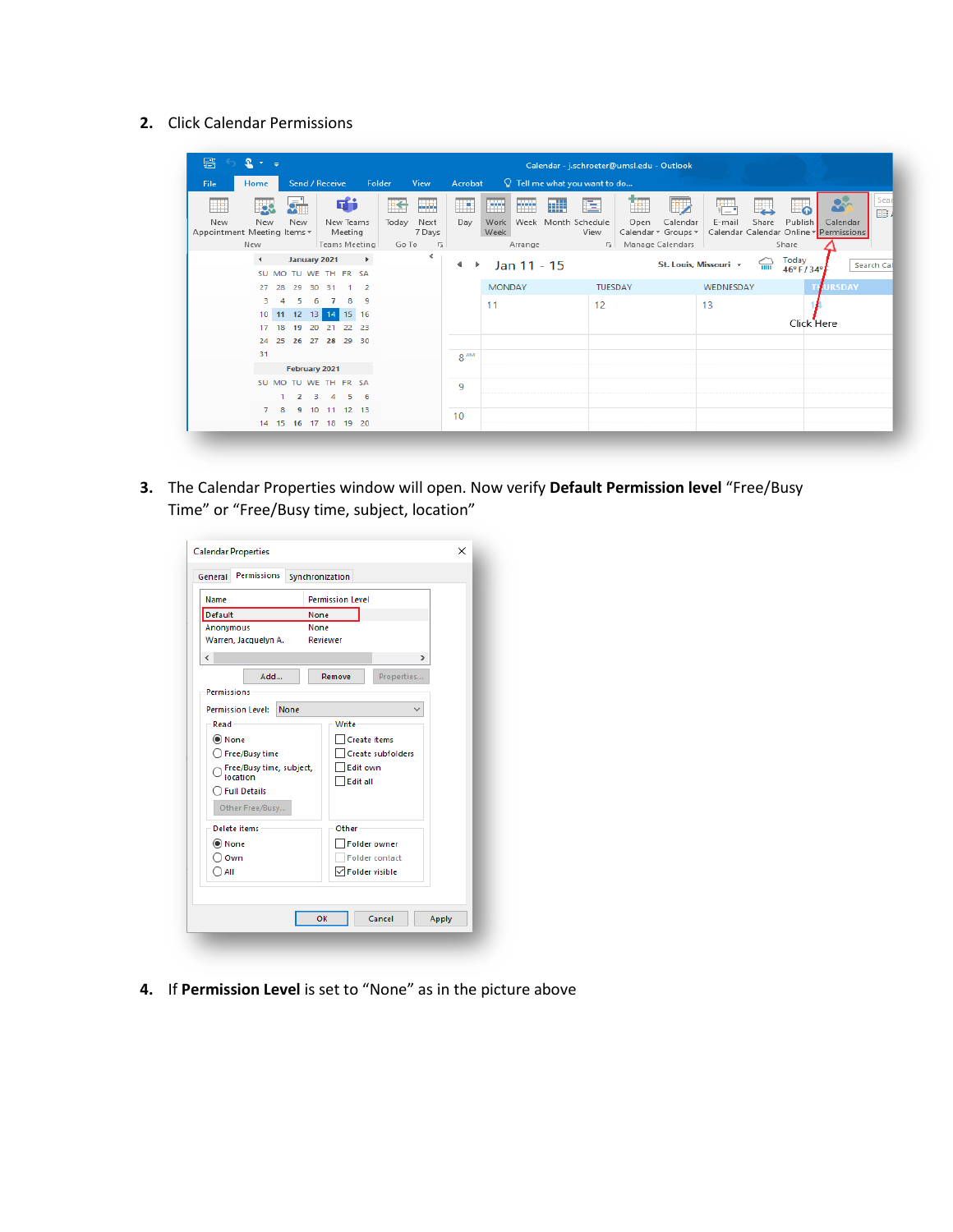**5.** Click **Permission Level** drop down menu to change it from "None"

| <b>Calendar Properties</b>       |                          | × |
|----------------------------------|--------------------------|---|
| <b>Permissions</b><br>General    | Synchronization          |   |
| Name                             | <b>Permission Level</b>  |   |
| Default                          | None                     |   |
| Anonymous                        | None                     |   |
| Warren, Jacquelyn A.             | <b>Reviewer</b>          |   |
| $\overline{\phantom{a}}$         | $\rightarrow$            |   |
| Add                              | Remove<br>Properties     |   |
| <b>Permissions</b>               |                          |   |
| None<br><b>Permission Level:</b> | Click                    |   |
| Read                             | Write                    |   |
| (C) None                         | <b>Create items</b>      |   |
| $\bigcirc$ Free/Busy time        | <b>Create subfolders</b> |   |
| Free/Busy time, subject,         | Edit own                 |   |
| location                         | <b>Edit all</b>          |   |
| <b>Full Details</b>              |                          |   |
| Other Free/Busy                  |                          |   |
| Delete items                     | Other                    |   |
| ◉ None                           | <b>Folder owner</b>      |   |
| Own                              | <b>Folder contact</b>    |   |
| ) All                            | $\sqrt{}$ Folder visible |   |
|                                  |                          |   |
|                                  |                          |   |
|                                  | OK<br>Cancel<br>Apply    |   |
|                                  |                          |   |
|                                  |                          |   |

**6.** Select one of the "Free/Busy time" options

| <b>Calendar Properties</b>    |                                                  | ×     |
|-------------------------------|--------------------------------------------------|-------|
| Permissions<br>General        | Synchronization                                  |       |
| Name                          | <b>Permission Level</b>                          |       |
| Default                       | None                                             |       |
| Anonymous                     | None                                             |       |
| Warren, Jacquelyn A.          | Reviewer                                         |       |
| $\overline{\phantom{a}}$      | $\mathcal{P}$                                    |       |
| Add                           | Remove<br>Properties                             |       |
| <b>Permissions</b>            |                                                  |       |
| <b>Permission Level:</b>      | None                                             |       |
| Read                          | Owner                                            |       |
| ◉ None                        | <b>Publishing Editor</b><br>Editor               |       |
| ◯ Free/Busy time              | <b>Publishing Author</b>                         |       |
|                               | Author<br>Free/Busy tim Nonediting Author        |       |
| location                      | Reviewer                                         |       |
| <b>Full Details</b>           | Contributor<br>Free/Busy time, subject, location |       |
| Other Free/Bus Free/Busy time |                                                  |       |
|                               | <b>None</b>                                      |       |
| Delete items                  | Other                                            |       |
| ◉ None                        | Folder owner                                     |       |
| Own                           | Folder contact                                   |       |
| $\cap$ aii                    | $\sqrt{}$ Folder visible                         |       |
|                               |                                                  |       |
|                               |                                                  |       |
|                               | OK<br>Cancel                                     | Apply |
|                               |                                                  |       |
|                               |                                                  |       |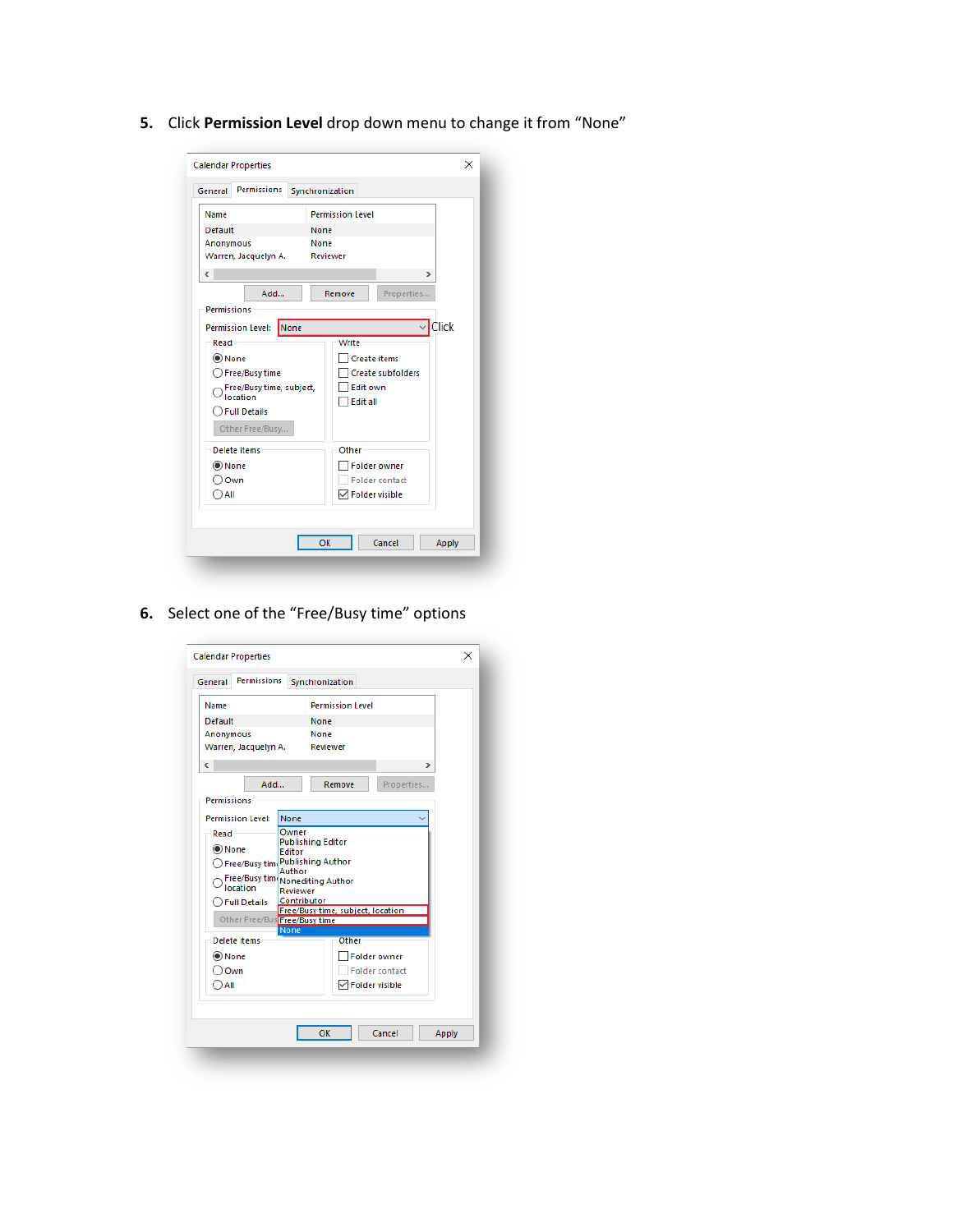**7.** Click the "Yes" button on the Microsoft Outlook Alert window that opens

| <b>Calendar Properties</b>                                                                                                                                                                | $\times$                                                  | <b>THURSDAY</b>                                                                                                                        | <b>FRIDAY</b> |
|-------------------------------------------------------------------------------------------------------------------------------------------------------------------------------------------|-----------------------------------------------------------|----------------------------------------------------------------------------------------------------------------------------------------|---------------|
| General Permissions<br>Synchronization                                                                                                                                                    |                                                           | 14                                                                                                                                     | 15            |
| <b>Permission Level</b><br>Name                                                                                                                                                           |                                                           |                                                                                                                                        |               |
| Default<br>None                                                                                                                                                                           |                                                           |                                                                                                                                        |               |
| None<br>Anonymous<br>Warren, Jacquelyn A.<br>Reviewer                                                                                                                                     |                                                           |                                                                                                                                        |               |
| $\langle$<br>Add<br>Remove<br><b>Permissions</b>                                                                                                                                          | $\rightarrow$<br>Properties                               |                                                                                                                                        |               |
| Free/Busy time<br><b>Permission Level:</b>                                                                                                                                                | $\checkmark$                                              |                                                                                                                                        |               |
| Read<br>Write<br>$\bigcirc$ None<br>□ Create items<br>● Free/Busy time<br>$\Box$ Edit own<br>Free/Busy time, subject,<br>location<br>$\Box$ Edit all<br>◯ Full Details<br>Other Free/Busy | Create subfolders<br>Microsoft Outlook                    | Changes you make to Default or Anonymous permissions will<br>apply to all users.<br>Are you sure you want to change these permissions? | ×             |
| Delete items<br>Other<br>(C) None<br>○ Own<br>$O$ All                                                                                                                                     | □ Folder owner<br>Folder contact<br>$\Box$ Folder visible | Click                                                                                                                                  | No<br>Yes     |
| OK                                                                                                                                                                                        | Cancel<br>Apply                                           |                                                                                                                                        |               |

**8.** Click "OK"

| Name                                       | <b>Permission Level</b>  |
|--------------------------------------------|--------------------------|
| Default                                    | Free/Busy time           |
| Anonymous                                  | None                     |
| Warren, Jacquelyn A.                       | <b>Reviewer</b>          |
| $\overline{\phantom{a}}$                   | $\rightarrow$            |
| Add                                        | Remove<br>Properties     |
| <b>Permissions</b>                         |                          |
| Free/Busy time<br><b>Permission Level:</b> |                          |
| Read                                       | Write                    |
| $\bigcap$ None                             | <b>Create items</b>      |
| ● Free/Busy time                           | <b>Create subfolders</b> |
| Free/Busy time, subject,                   | Edit own                 |
| Incation                                   | Edit all                 |
| $\bigcap$ Full Details                     |                          |
| Other Free/Busy                            |                          |
| Delete items                               | Other                    |
| ◉ None                                     | <b>Folder owner</b>      |
| Own                                        | <b>Folder contact</b>    |
| ) All                                      | <b>Folder visible</b>    |
|                                            |                          |

**9.** Have another user verify they can see your availability

If users still can't see your availability after perform steps above. Follow the steps below to remove the user and add them back.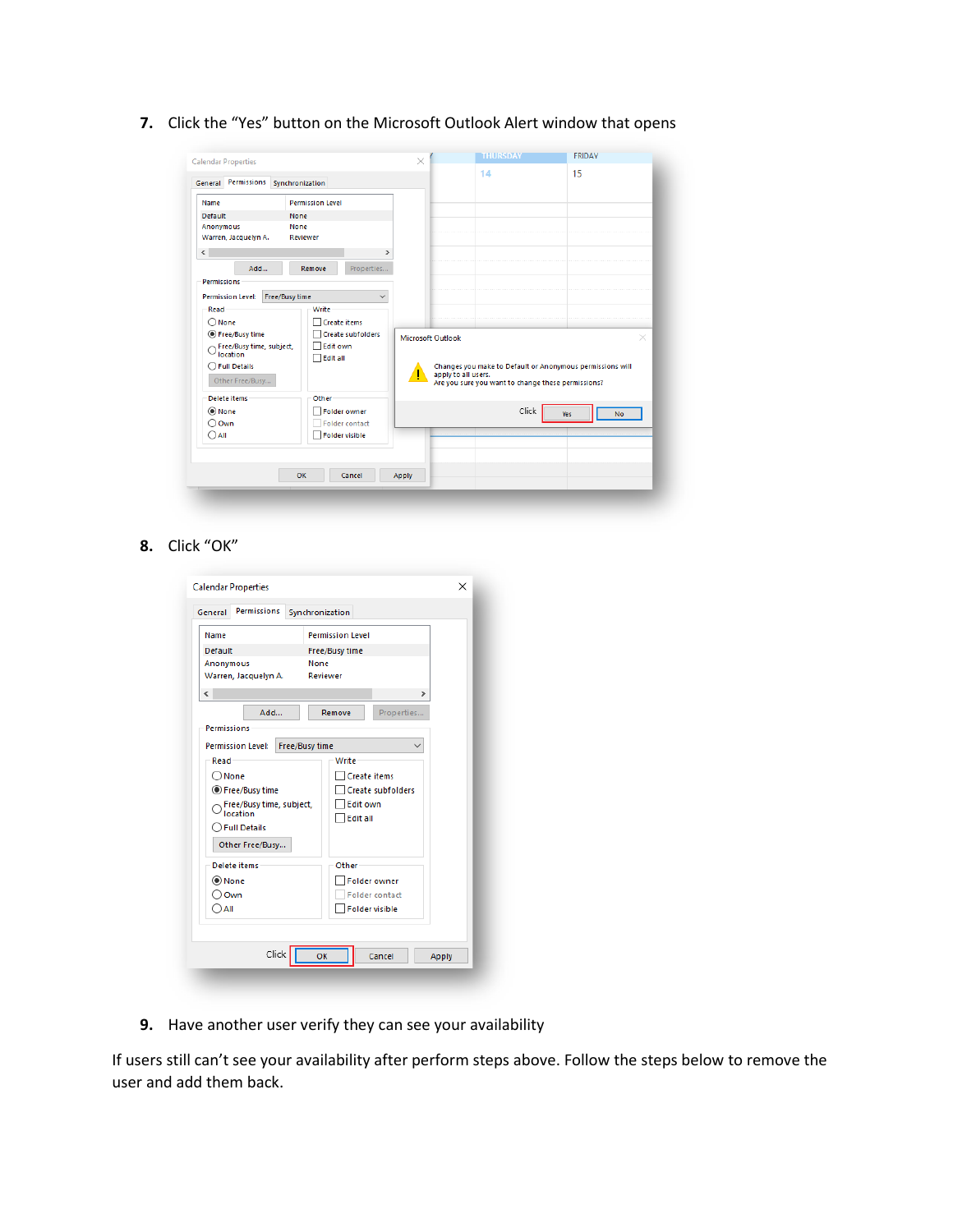Remove the individual from your calendar permissions.

1. Click to highlight user to be removed from permissions list

| <b>Permissions</b><br>General<br>Synchronization<br><b>Permission Level</b><br>Name<br>Default<br>Free/Busy time<br>Anonymous<br>None<br>Author-A-<br>Warren, Jacquelyn A.<br>$\mathbf{r}$<br>c<br>Add<br>Properties<br>Remove<br><b>Permissions</b><br><b>Permission Level:</b><br>Author<br>Read<br>Write<br>$\sqrt{}$ Create items<br>None<br>Create subfolders<br>◯ Free/Busy time<br>√ Edit own<br>Free/Busy time, subject,<br>location<br><b>Edit all</b><br>◉ Full Details<br>Other Free/Busy<br>Delete items<br>Other<br><b>Folder owner</b><br>$\bigcirc$ None<br><b>Folder contact</b><br>(■ Own<br>$\sqrt{}$ Folder visible<br>$\bigcirc$ aii<br>OK<br>Cancel<br>Apply | <b>Calendar Properties</b> |  | × |
|-----------------------------------------------------------------------------------------------------------------------------------------------------------------------------------------------------------------------------------------------------------------------------------------------------------------------------------------------------------------------------------------------------------------------------------------------------------------------------------------------------------------------------------------------------------------------------------------------------------------------------------------------------------------------------------|----------------------------|--|---|
|                                                                                                                                                                                                                                                                                                                                                                                                                                                                                                                                                                                                                                                                                   |                            |  |   |
|                                                                                                                                                                                                                                                                                                                                                                                                                                                                                                                                                                                                                                                                                   |                            |  |   |
|                                                                                                                                                                                                                                                                                                                                                                                                                                                                                                                                                                                                                                                                                   |                            |  |   |
|                                                                                                                                                                                                                                                                                                                                                                                                                                                                                                                                                                                                                                                                                   |                            |  |   |
|                                                                                                                                                                                                                                                                                                                                                                                                                                                                                                                                                                                                                                                                                   |                            |  |   |
|                                                                                                                                                                                                                                                                                                                                                                                                                                                                                                                                                                                                                                                                                   |                            |  |   |

### 2. Click "Remove" button

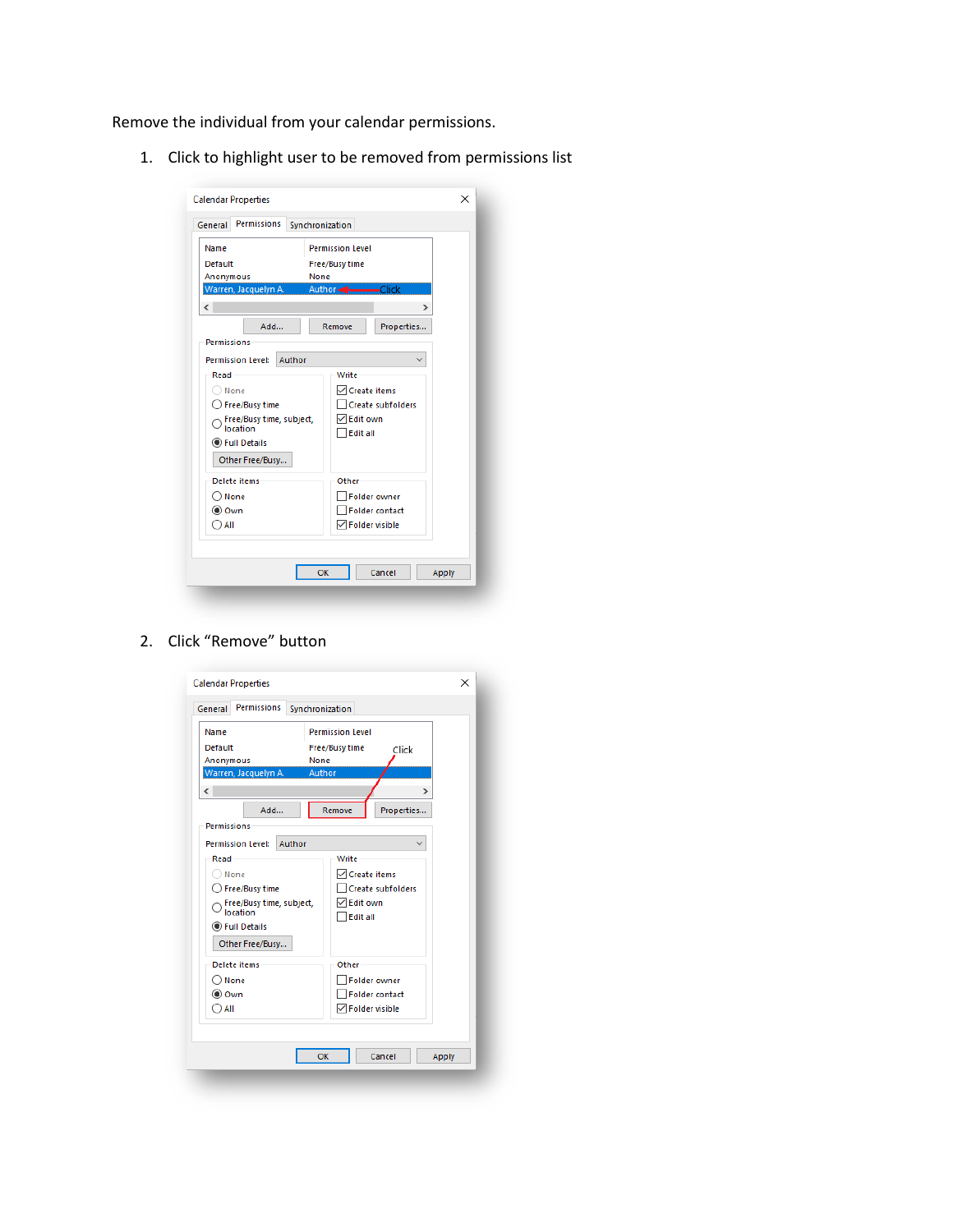## Now add the user again

1. Click "Add" button

| <b>Permissions</b><br>General        | Synchronization             |  |
|--------------------------------------|-----------------------------|--|
| Name                                 | <b>Permission Level</b>     |  |
| Default                              | Free/Busy time              |  |
| Anonymous                            | None                        |  |
|                                      |                             |  |
| ∢                                    | $\rightarrow$               |  |
| Click<br>Add                         | Properties<br>Remove        |  |
| <b>Permissions</b>                   |                             |  |
| <b>Permission Level:</b>             | Free/Busy time              |  |
| Read                                 | Write                       |  |
| Mone                                 | <b>Create items</b>         |  |
| ◎ Free/Busy time                     | <b>Create subfolders</b>    |  |
| Free/Busy time, subject,<br>location | Edit own<br><b>Edit all</b> |  |
| ◯ Full Details                       |                             |  |
| Other Free/Busy                      |                             |  |
| Delete items                         | Other                       |  |
| ◉ None                               | <b>Folder owner</b>         |  |
| Own                                  | <b>Folder contact</b>       |  |
| ) All                                | <b>Folder visible</b>       |  |
|                                      |                             |  |
|                                      |                             |  |

2. Enter name of the user to be added

| <b>Add Users</b><br>Search: O Name only<br>$\bigcirc$ More columns | <b>Address Book</b>                    |                                                    | ×                    |
|--------------------------------------------------------------------|----------------------------------------|----------------------------------------------------|----------------------|
| warren, jacquelyn1. Enter Name                                     | Go                                     | Offline Global Address List - j.schroeter@u $\vee$ | <b>Advanced Find</b> |
| Name                                                               | Title                                  | <b>Business Phone</b>                              | Location             |
| Warren, Jacquelyn A.                                               | DIR I STUDENT SUPPORT S (314) 516-7834 |                                                    |                      |
| Warren, Jake (MU-Student)                                          |                                        | (573) 230-2489                                     |                      |
| Warren, Jake (UMSL-Student)                                        |                                        | (219) 840-2323                                     |                      |
| Warren, Jamie (Student)                                            |                                        | (281) 463-8819                                     |                      |
| Warren, Janelle (UMSL-Student)                                     |                                        | (314) 939-7214                                     |                      |
| Warren, Jazmyn (UMKC-Student) Alumnus                              |                                        |                                                    |                      |
| Warren, Jeffrey                                                    |                                        | (601) 201-9320                                     |                      |
| Warren, Jena (MU-Student)                                          | Junior                                 | (660) 654-1424                                     |                      |
| Warren, Jeremy A. (UMKC-Stude Freshman                             |                                        | (314) 757-8013                                     |                      |
| Warren, Jessica                                                    |                                        | (650) 631-7122                                     |                      |
| Warren, Jessica B. (UMKC-Stude                                     |                                        |                                                    |                      |
| Warren, Jessica May (MU-Stude Alumnus                              |                                        |                                                    |                      |
| Warren, Jimmy (S&T-Student)                                        | Freshman                               | (314) 809-2886                                     |                      |
| Warren, Jo-Anna                                                    | <b>INSTRUCTOR, ADJUNCT</b>             | (816) 235-2245                                     |                      |
| Warren Inanna J. (MILStudent)                                      |                                        | (319) 931-0294                                     |                      |
| ∢                                                                  |                                        |                                                    | ⋗                    |
| Warren, Jacquelyn A.<br>$Add ->$                                   |                                        |                                                    |                      |
|                                                                    |                                        | OK                                                 | Cancel               |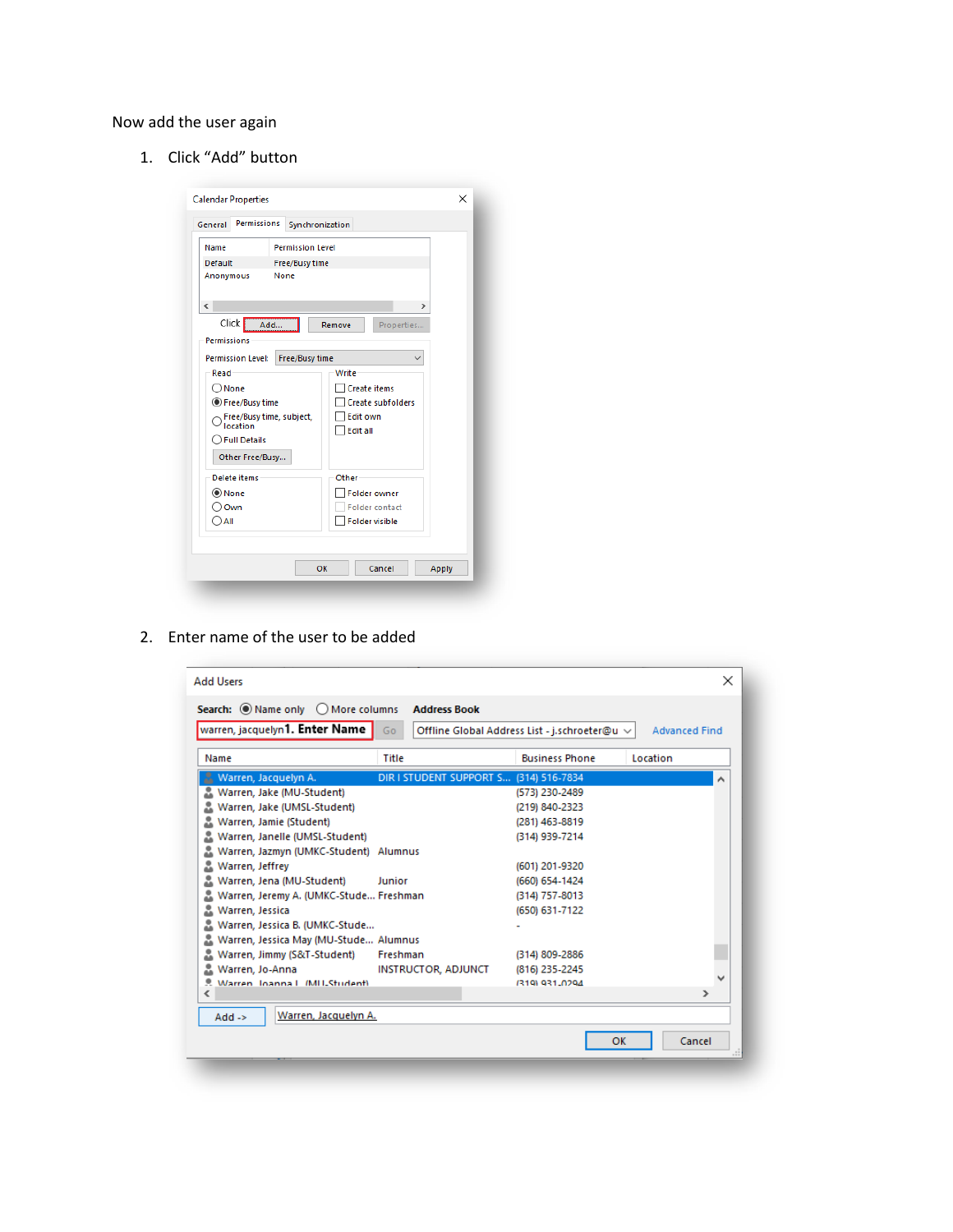3. Verify the correct user to be added is highlighted

| <b>Add Users</b>                          |                                        |                                                    | ×                    |
|-------------------------------------------|----------------------------------------|----------------------------------------------------|----------------------|
| Search: O Name only<br>◯ More columns     | <b>Address Book</b>                    |                                                    |                      |
| warren, jacquelyn1. Enter Name            | Go                                     | Offline Global Address List - j.schroeter@u $\vee$ | <b>Advanced Find</b> |
| Name                                      | Title                                  | <b>Business Phone</b>                              | Location             |
| Warren, Jacquelyn.A.                      | DIR I STUDENT SUPPORT S (314) 516-7834 |                                                    | ́                    |
| Warren, Jake (MU-Studenti                 |                                        | (573) 230-2489                                     |                      |
| Warren, Jake (UMSL-Student)               | 2. Verify Correct User                 | (219) 840-2323                                     |                      |
| Warren, Jamie (Student)                   | is highlighted                         | (281) 463-8819                                     |                      |
| Warren, Janelle (UMSL-Student)            |                                        | (314) 939-7214                                     |                      |
| Warren, Jazmyn (UMKC-Student)             | Alumnus                                |                                                    |                      |
| Warren, Jeffrey                           |                                        | (601) 201-9320                                     |                      |
| Warren, Jena (MU-Student)                 | Junior                                 | (660) 654-1424                                     |                      |
| Warren, Jeremy A. (UMKC-Stude Freshman    |                                        | (314) 757-8013                                     |                      |
| Warren, Jessica                           |                                        | (650) 631-7122                                     |                      |
| Warren, Jessica B. (UMKC-Stude            |                                        |                                                    |                      |
| Warren, Jessica May (MU-Stude Alumnus     |                                        |                                                    |                      |
| Warren, Jimmy (S&T-Student)               | Freshman                               | (314) 809-2886                                     |                      |
| Warren, Jo-Anna                           | <b>INSTRUCTOR, ADJUNCT</b>             | (816) 235-2245                                     |                      |
| Warren Joanna J. (MILStudent)             |                                        | 7310) 031-0204                                     |                      |
| ∢                                         |                                        |                                                    | ⋗                    |
| Warren, Jacquelyn A.<br>$Add \rightarrow$ |                                        |                                                    |                      |
|                                           |                                        | OK                                                 | Cancel<br>i          |

4. Click "Add ->" button

| warren, jacquelyn1. Enter Name            | Go                                     | Offline Global Address List - j.schroeter@u $\vee$ | <b>Advanced Find</b> |
|-------------------------------------------|----------------------------------------|----------------------------------------------------|----------------------|
| Name                                      | Title                                  | <b>Business Phone</b>                              | Location             |
| Warren, Jacquelyn A.                      | DIR I STUDENT SUPPORT S (314) 516-7834 |                                                    |                      |
| Warren, Jake (MU-Student)                 |                                        | (573) 230-2489                                     |                      |
| Warren, Jake (UMSL-Student)               |                                        | (219) 840-2323                                     |                      |
| Warren, Jamie (Student)                   | 2. Verify Correct User                 | (281) 463-8819                                     |                      |
| Warren, Janelle (UMSL-Student)            | is highlighted                         | (314) 939-7214                                     |                      |
| Warren, Jazmyn (UMKC-Student)             | Alumnus                                |                                                    |                      |
| Warren, Jeffrey                           |                                        | (601) 201-9320                                     |                      |
| Warren, Jena (MU-Student)                 | Junior                                 | (660) 654-1424                                     |                      |
| Warren, Jeremy A. (UMKC-Stude Freshman    |                                        | (314) 757-8013                                     |                      |
| Warren, Jessica                           |                                        | (650) 631-7122                                     |                      |
| Warren, Jessica B. (UMKC-Stude            |                                        |                                                    |                      |
| Warren, Jessica May (MU-Stude Alumnus     |                                        |                                                    |                      |
| Warren, Jimmy (S&T-Student)               | Freshman                               | (314) 809-2886                                     |                      |
| Warren, Jo-Anna                           | <b>INSTRUCTOR, ADJUNCT</b>             | (816) 235-2245                                     |                      |
| Warren Joanna J. (MILStudent)             |                                        | (319) 931-0294                                     |                      |
| ∢                                         |                                        |                                                    | ⋗                    |
| Warren, Jacquelyn A.<br>$Add \rightarrow$ |                                        |                                                    |                      |